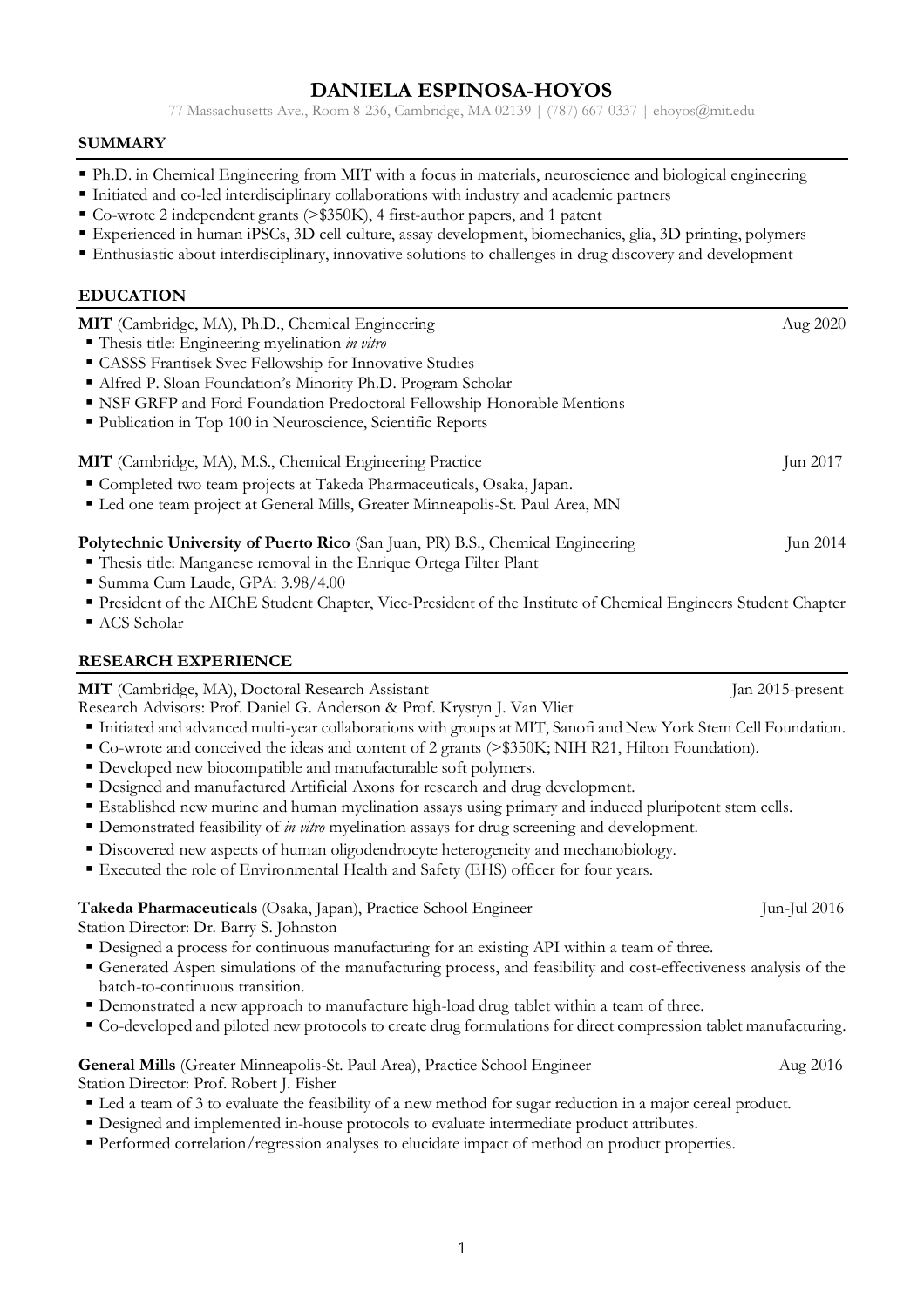77 Massachusetts Ave., Room 8-236, Cambridge, MA 02139 | (787) 667-0337 | ehoyos@mit.edu

**Koch Institute, MIT** (Cambridge, MA), MSRP Undergraduate researcher Jun-Aug 2013

Research Advisor: Prof. Robert S. Langer

- § Awarded first place in poster competition at the AIChE 2013 Annual Student Conference.
- § Synthesized novel amphiphilic copolymers with potent antimicrobial properties.
- § Characterized novel copolymers using mass spectrometry, HPLC, cytotoxicity and bacterial growth assays.
- § Assessed liposome fusion and leakage with fluorescence resonance energy transfer and calcein leakage assays.

## **Caltech** (Pasadena, CA), MURF Undergraduate researcher Jun-Aug 2012

Research Advisor: Prof. David A. Tirrell

- § Investigated selective labeling of human cervical cancer cells *in vitro* using a glutamine analogue.
- § Demonstrated noncanonical amino acid uptake by cancer cells using fluorescence microscopy.
- § Composed a research proposal and final report, and presented findings at the Caltech Summer Seminar Day.

# **MIT** (Cambridge, MA), Amgen Scholar, Undergraduate researcher Jun-Aug 2011

Research Advisor: Prof. Klavs F. Jensen

- § Designed and conducted experiments to characterize membrane separators for continuous production of a biofuel intermediate.
- Collaborated on a fluid dynamics model to describe operation of membrane separators.
- § Optimized solvent systems for batch reactions using HPLC and gas chromatography.
- § Presented findings at the NSF 1st International Conference on Alternative Energy in Puerto Rico, and the Amgen Scholars Symposium at MIT.

**Polytechnic University of Puerto Rico** (San Juan, PR), Chemical Engineering Capstone Aug 2013-Feb 2014 Thesis Advisor: María V. Arroyo Caraballo, PE

- Led a team of 3 to design a system for the removal of manganese in the water treatment process of the Enrique Ortega Filter plant in Toa Alta, PR.
- § Demonstrated feasibility and cost-effectiveness of the design.
- § Optimized storage and handling of sodium permanganate at the plant and reservoir.

## **PUBLICATIONS**

**Espinosa-Hoyos, D.**, Burstein, S., Cha, J., Nijsure, M., Jain, T., Jagielska, A., Fossati, V., & Van Vliet, K. J. Mechanical modulation of the human oligodendrocyte lineage. (in review)

Makhija, E. P.\*, **Espinosa-Hoyos, D.\*,** Jagielska, A.\*, & Van Vliet, K. J. Mechanical regulation of oligodendrocyte biology. Neuroscience Letters. (2019)

**Espinosa-Hoyos, D.,** Jagielska, A., Homann, K.A., Du, H., Anderson, D.G., Fang, N.X., Lewis, J.A., & Van Vliet, K.J. Engineered 3D-printed artificial axons. Scientific Reports. (2018)

- § Top 100 in Neuroscience, Scientific Reports, 2018
- Featured in Biotechnique News, 2018

**Espinosa-Hoyos, D.,** Du, H., Fang, N.X., & Van Vliet, K. J. Poly(HDDA)-based polymers for microfabrication and mechanobiology. MRS Advances. (2017)

§ Featured video abstract, MRS Advances, 2019

### **PATENTS**

**Espinosa-Hoyos, D.,** Jagielska, A., Du, H., Fang, N.X., & Van Vliet, K. J. US Patent App. 15/975,452, 2018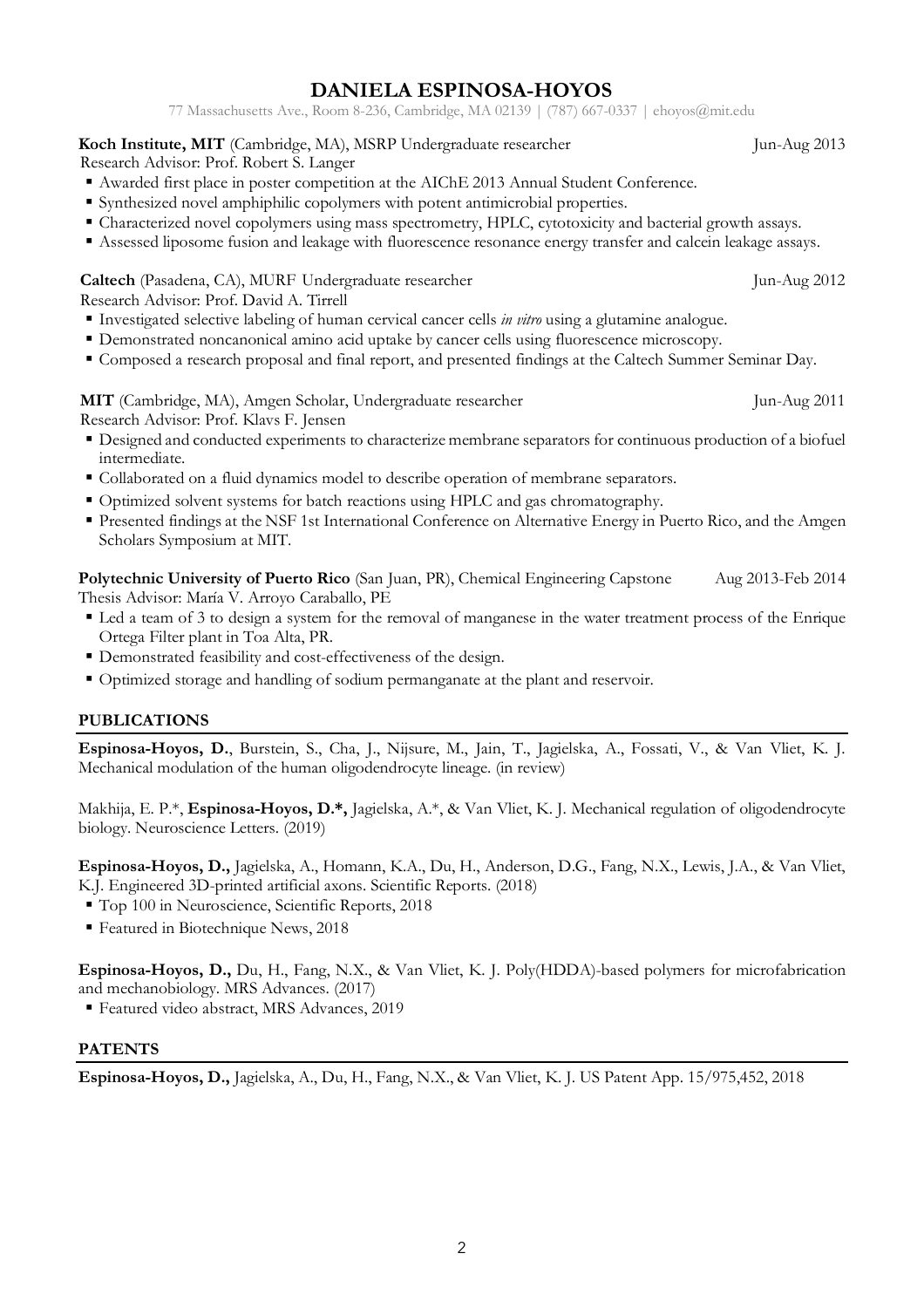77 Massachusetts Ave., Room 8-236, Cambridge, MA 02139 | (787) 667-0337 | ehoyos@mit.edu

#### **SKILLS**

- § **Language fluency**: English (fluent), Spanish (fluent), French (basic)
- § **Experimental**: Induced pluripotent stem cell culture and differentiation, glial cells, mammalian cell culture, polymers, hydrogels, 3D-printing or additive manufacturing, stereolithography, electron and confocal microscopy, atomic force microscopy, immuno-based and label free cell sorting, immunocytochemistry, *in vitro* drug screening, image processing and analysis, bacterial cell culture and assays, statistics
- § **Computational**: MATLAB, AutoCAD, ASPEN, Solidworks, Adobe Illustrator & Photoshop, SketchUp, ImageJ & FIJI, Prism, R (basic)

#### **RELEVANT COURSES**

- § Principles and Practices in Drug Development
- Applied Statistics
- § Molecular, Cell and Tissue Biomechanics
- § Mechanics of Soft Materials
- Technologies for Complex Biological Systems
- Numerical Methods
- § Transport Phenomena | Thermodynamics | Kinetics | Fluid mechanics

#### **CERTIFICATIONS**

#### **Engineer in Training** Jan 2015-present

License No. 24599, Massachusetts Board of Registration of Professional Engineers and Land Surveyors

#### **LEADERSHIP AND SERVICE**

| Environmental Health and Safety Officer   Van Vliet Group   MIT                    | Sep 2016-present  |
|------------------------------------------------------------------------------------|-------------------|
| " Team leader   General Mills, Greater Minneapolis-St. Paul Area                   | Aug-Sep 2016      |
| • ACCESS Program Volunteer   MIT                                                   | Oct 2014-present  |
| " Team Leader   Engineering Capstone   Polytechnic University of Puerto Rico       | Aug 2013-Feb 2014 |
| • Chem-E-Car team founder and leader   AIChE PUPR Chapter                          | Oct 2013-Jun 2014 |
| President   AIChE PUPR Chapter                                                     | Apr 2013-Jun 2014 |
| ■ Vice-President   Institute of Chemical Engineers of Puerto Rico PUPR Chapter     | Apr 2013-Jun 2014 |
| E-store administrator   Cerámica P&L                                               | Mar 2013-Present  |
| • Computer laboratory manager   Polytechnic University of Puerto Rico              | Feb-Jun 2011      |
| • Public Relations Officer   American Institute of Chemical Engineers PUPR Chapter | 2010-2012         |
| "Proyecto Siempre Verde" Volunteer   Ecological awareness program                  | 2010              |

#### **AWARDS AND HONORS**

| • Biomanufacturing Consortium Summit   Cambridge, MA   Poster   First place     | Dec 2018        |
|---------------------------------------------------------------------------------|-----------------|
| Alfred P. Sloan Foundation's Minority Ph.D. Program Scholarship   MIT           | $2017$ -present |
| New York Stem Cell Foundation Conference   New York, NY   Poster   Third place  | Oct 201         |
| • CASSS Frantisek Svec Fellowship for Innovative Studies                        | 2017            |
| " Ford Foundation Predoctoral Fellowship Honorable Mention                      | 2016            |
| " National Science Foundation Graduate Fellowship Honorable Mention             | 2016            |
| • Dow Graduate Fellowship   MIT                                                 | 2015            |
| Presidential Fellowship   MIT                                                   | 2014            |
| AIChE Southern Regional Conference   San Juan, PR   First place                 | Mar, 2014       |
| AIChE 2013 Annual Student Conference   San Francisco, CA   Poster   First place | Nov 2013        |
| American Chemical Society Scholar                                               | 2011-2014       |
| • HSF General Scholarship   Hispanic Scholarship Fund                           | 2011            |
| • S-STEM Scholarship   National Science Foundation                              | 2010            |
| Academic Excellence Award   Dr. Alberto Hernández Foundation                    | 2009 and 2010   |
| • Polytechnic University's Honor Program                                        | 2009-2014       |